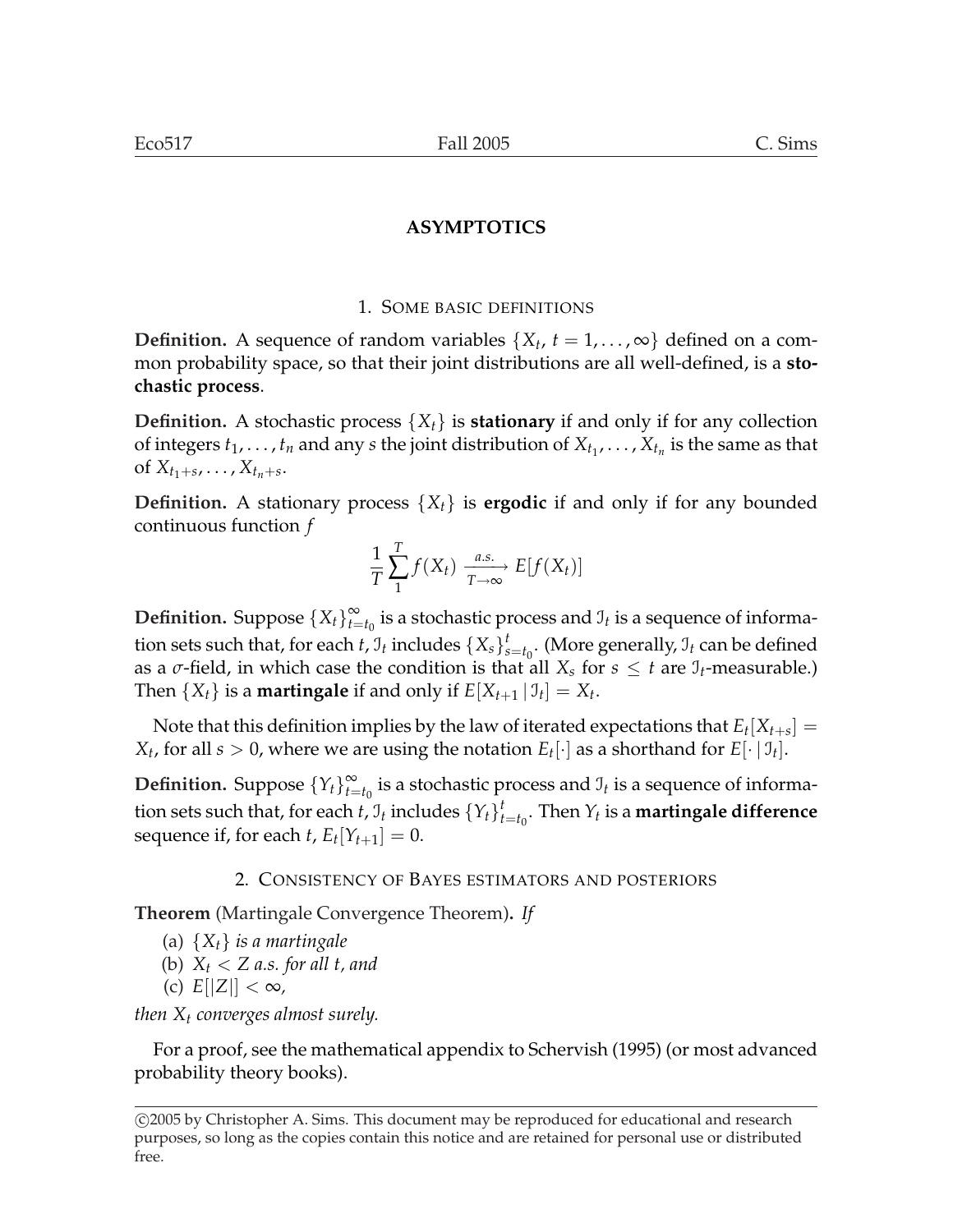Note that though we have specified an upper bound, the theorem obviously works also with a lower bound. Note also that the limit to which the martingale converges can be stochastic. The theorem asserts that with probability one the realized sequence of numbers  $\{x_t\}$  converges in the ordinary calculus sense to a limit  $x_{\infty}$ , where  $x_{\infty}$  can be the value of a random variable, i.e. a different number for different draws of the random  $\{x_t\}$  sequence.

**Theorem.** *If there is a consistent estimator*  $\hat{\theta}_T$  *of*  $\theta \in \Theta$ *, if f*( $\theta$ ) *is continuous and bounded above and below, and if*  $E[f(\theta)]$  *exists, then*  $E[f(\theta) | Y_T]$ *, the Bayesian posterior mean for*  $f(\theta)$ , converges to  $f(\theta_0)$ , the true value, with probability one.

For a careful proof, see Schervish (1995, p.429, Theorem 7.78). An outline of the idea of the proof runs as follows. We know that  $E_T[f(\theta)]$  is the minimum-variance predictor of  $f(\theta)$  based on the time-*T* information set. But boundedness of  $f$  and consistency of  $\hat{\theta}_T$  imply that  $E[(f(\hat{\theta}_T) - f(\theta))^2 | \theta] \longrightarrow 0$  for each  $\theta$ . This implies further that the unconditional expectation  $E[(f(\hat{\theta}_T) - f(\theta))^2]$  converges to zero. (The convergence of conditional probabilities is not uniform, but because the convergence occurs for each *θ*, the probability of the set of *θ*'s for which the discrepancy is large must be getting steadily smaller, and the discrepancy is bounded.) But the fact that the unconditional expectation is going to zero means also that

$$
E[(f(\hat{\theta}_T) - f(\theta))^2 | Y_T]
$$
  
=  $(f(\hat{\theta}_T) - E[f(\theta) | Y_T])^2 + E[(f(\theta) - E[f(\theta) | Y_T])^2 | Y_T] \xrightarrow[T \to \infty]{P} 0.$  (1)

(The crossproduct term drops out because of the properties of conditional expectation.) Since this is the sum of two positive terms, the fact that the sum goes to zero in probability implies that each component term goes to zero in probability, and thus in particular that  $E_T[f(\theta)] \stackrel{P}{\rightarrow} f(\theta)$ . Then since the martingale convergence theorem tells us that  $E_T[f(\theta)]$  converges a.s. to some limiting variable *Z*, it must be that  $Z = f(\theta)$ . (a.s. convergence implies convergence in probability, and a sequence can't converge in probabiity to more than one limiting random variable.)

This theorem puts no restrictions on the prior distribution, but its "a.s." convergence assertion is with respect to the joint probability on parameters and observations induced by the prior and the model. Therefore the convergence it asserts could fail on sets with prior probability zero, and if the prior puts probability zero on big subsets of Θ, the convergence could fail on those big sets. On the other hand, if the prior puts non-zero probability on every open subset of  $\Theta$ , as do distributions like multivariate *t* or Normal, then the sets on which convergence fails must be small, at least in a certain sense.

**Proposition.** *If*  $P[\theta \in S(Y)] \geq 1 - \delta$ , Then P £  $P[\theta \in S(Y) | Y] \geq 1 -$ √ *δ* l<br>E  $\geq 1 -$ √ *δ.*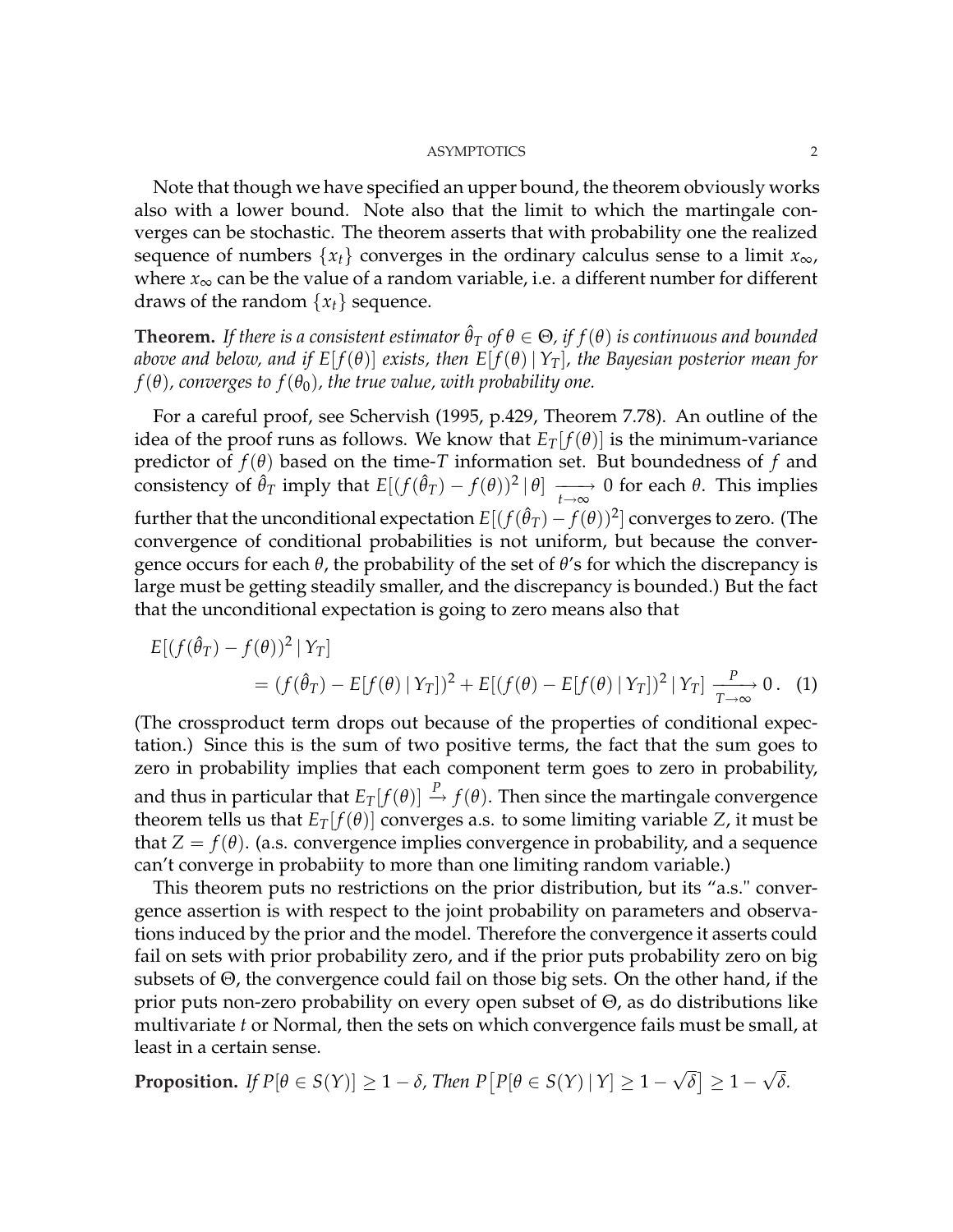This result implies that if a  $T^{-p}$ -consistent estimator exists, then the posterior distribution is  $T^{-p}$ -consistent "in probability":

**Proposition.** If there is a  $T^{-p}$ -consistent estimator, in the sense that for any  $\delta > 0$  there is *an*  $A < \infty$  *such that* 

$$
\liminf_{T \to \infty} P[\|\hat{\theta}_T - \theta\| < AT^{-p} \,|\, \theta] \ge 1 - \delta \,,
$$

*then for any*  $\delta^* > 0$  *there is an*  $A^* < \infty$  *such that* 

$$
P[P[\|\theta - \theta_0\| < A^*T^{-p} \,|\, \mathfrak{I}_T] > 1 - \delta^*] > 1 - \delta^*.
$$

### 3. ASYMPTOTICS OF LIKELIHOOD SHAPE

Suppose the likelihood has the form  $\prod p(y_t, \theta)$ , where  $y_t$  is a vector of observed values and  $\theta$  is the parameter vector. This will obviously be true for i.i.d. observations. It also holds in some other models (particularly time series) where the data, though dependent across *t*, can be described as generated from i.i.d. disturbances.

Log likelihood for a sample of size *T* is then

$$
\ell(Y_T,\theta) = \sum_{t=1}^T \log(p(y_t,\theta)).
$$

Taking a Taylor expansion around the MLE  $\hat{\theta}_T$  leads to

$$
\ell(\Upsilon_T,\theta) = \ell(\Upsilon_T,\hat{\theta}_T) + \frac{1}{2}(\theta-\hat{\theta}_T)'\sum_{t=1}^T\frac{\partial^2\log(p(y_t,\bar{\theta}_T)}{\partial\theta\partial\theta'}(\theta-\hat{\theta}_T),
$$

where  $\theta$  lies on the line connecting  $\theta$  and  $\hat{\theta}$ .

nere σ nes on the line connecting σ and σ.<br>Consider the sequence of regions N(*θ, A* / √ *T*), where  $N(a, b)$  stands for the sphere of radius *b* about the point *a*. Suppose it's true that  $\hat{\theta}_T$  for large enough *T* gets close to some limiting point  $\hat{\theta}_0$  with high probability, so that  $\mathcal{N}(\hat{\theta}_T, A/\sqrt{T}) \subset \mathcal{N}(\tilde{\theta}_0, 2A/\sqrt{T})$ with high probability.

Assume also that the law of large numbers applies to  $\partial^2 \log(p) / \partial \theta \partial \theta'$  at each point in the parameter space  $\Theta$  and that its expected value is continuous. The point  $\theta_T$  at which we take the second derivative in our expansion is not fixed, but it is in an ever-shrinking neighborhood of the fixed  $\theta_0$ . So it is reasonable to suppose, and weak regularity conditions would let us prove, that

$$
\frac{1}{T} \sum_{t=1}^T \frac{\partial^2 \log(p(y_t, \bar{\theta})}{\partial \theta \partial \theta'} \xrightarrow[T \to \infty]{P} E\left[\frac{\partial^2 \log(p(y_t, \theta_0))}{\partial \theta \partial \theta'}\right].
$$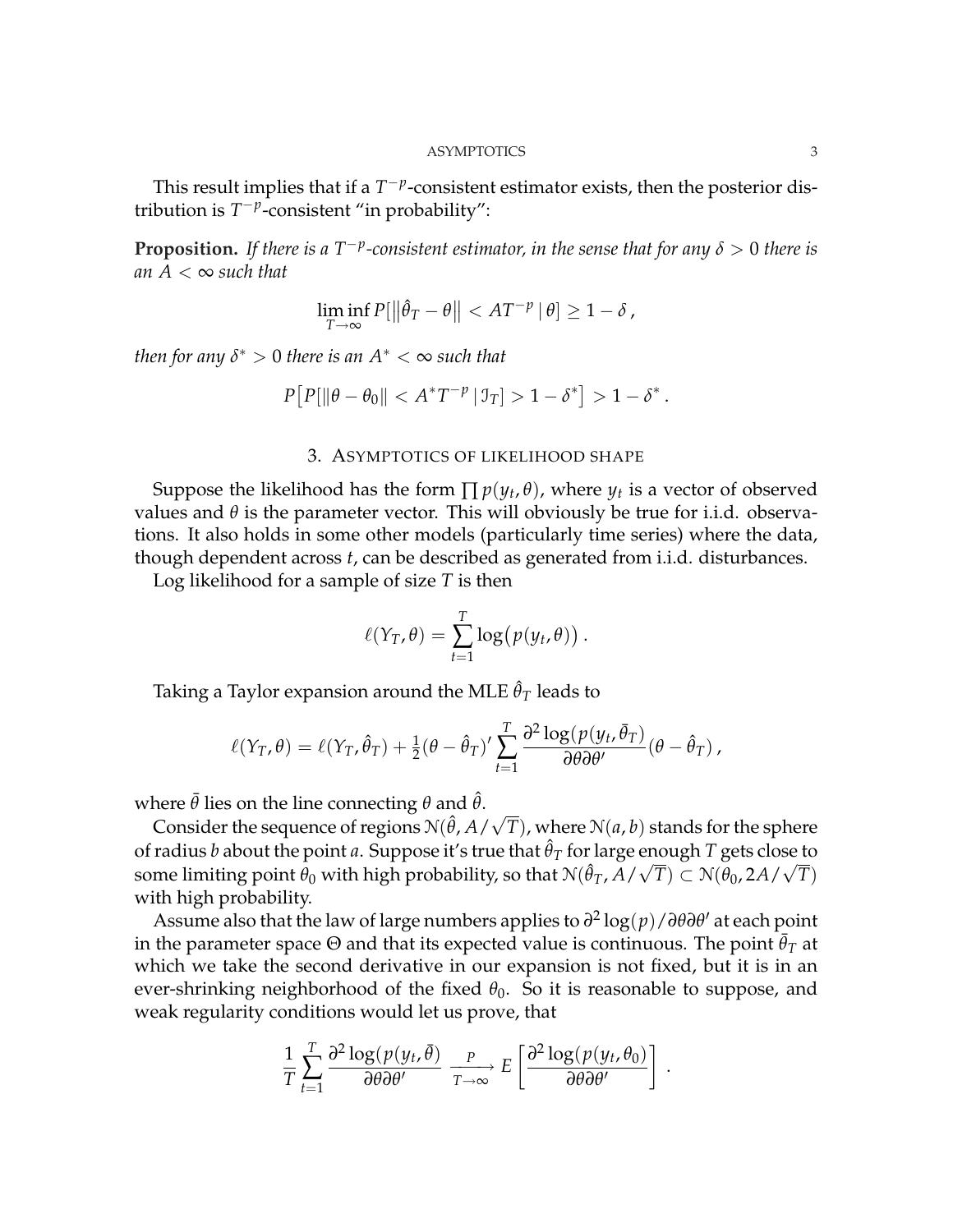If we now consider  $\ell(\hat{\theta} + \delta/\sqrt{2})$  $\overline{T}) - \ell(\hat{\theta})$  and apply our Taylor expansion formula, we arrive at  $\overline{a}$ 

$$
\left(\frac{\delta}{\sqrt{T}}\right)'T\left(\frac{1}{T}\frac{\partial^2\ell(\Upsilon_T,\hat{\theta})}{\partial\theta\partial\theta'}\right)\left(\frac{\delta}{\sqrt{T}}\right)\xrightarrow[T\to\infty]{P}\delta'E\left[\frac{\partial^2\log(p(y_t,\theta))}{\partial\theta\partial\theta'}\right]\delta.
$$

Plugging this result back in to the Taylor expansion for log likelihood, we have the conclusion that for large samples, in a neighborhood of the likelihood maximum that shrinks at the rate  $1/\sqrt{T}$ , the likelihood is well approximated by a Gaussian shape centered at the likelihood maximum and with a covariance matrix

$$
-\left(\frac{\partial^2 \ell(\Upsilon_T, \hat{\theta})}{\partial \theta \partial \theta'}\right)^{-1}
$$

.

## 4. CONDITIONS FOR ASYMPTOTIC NORMALITY OF THE LIKELIHOOD

- No particular assumptions about the shape of *p* were needed. The result comes from the *local* properties of the likelihood around  $\theta_0$ .
- $\bullet$   $\theta_0$  as a limiting value must be present, but the argument did not depend on *p* being the actual pdf of the data or on *θ* being the "true" value. Of course this is not much comfort, since statements about posterior probability based on the likelihood will not be correct if the likelihood does not correspond to the true probability distribution.
- This result applies to likelihood-based inference. A different kind of result is needed for a Bayesian interpretation of estimators that cannot be connected to the likelihood.
- The result depends on the assumption that  $\sqrt{T}(\hat{\theta}_T \theta)$  remains bounded in <br>● The result depends on the assumption that  $\sqrt{T}(\hat{\theta}_T \theta)$  remains bounded in probability, which requires that a  $T^{-1/2}$ -consistent estimator exist.

### 5. CENTRAL LIMIT THEOREMS

There is no uniquely most general CLT. One has to limit time-dependence in the summands, and one has to limit the degree of non-stationarity. Here is the most general theorem we will apply:

**Theorem** (Martingale Central Limit Theorem)**.** *If* {*Xt*} *is a stationary, ergodic martingaledifference process with mean zero and finite variance matrix* Σ*, then*

$$
\frac{1}{\sqrt{T}}\sum_{1}^{T}X_{t}\xrightarrow[T\to\infty]{}N(0,\Sigma).
$$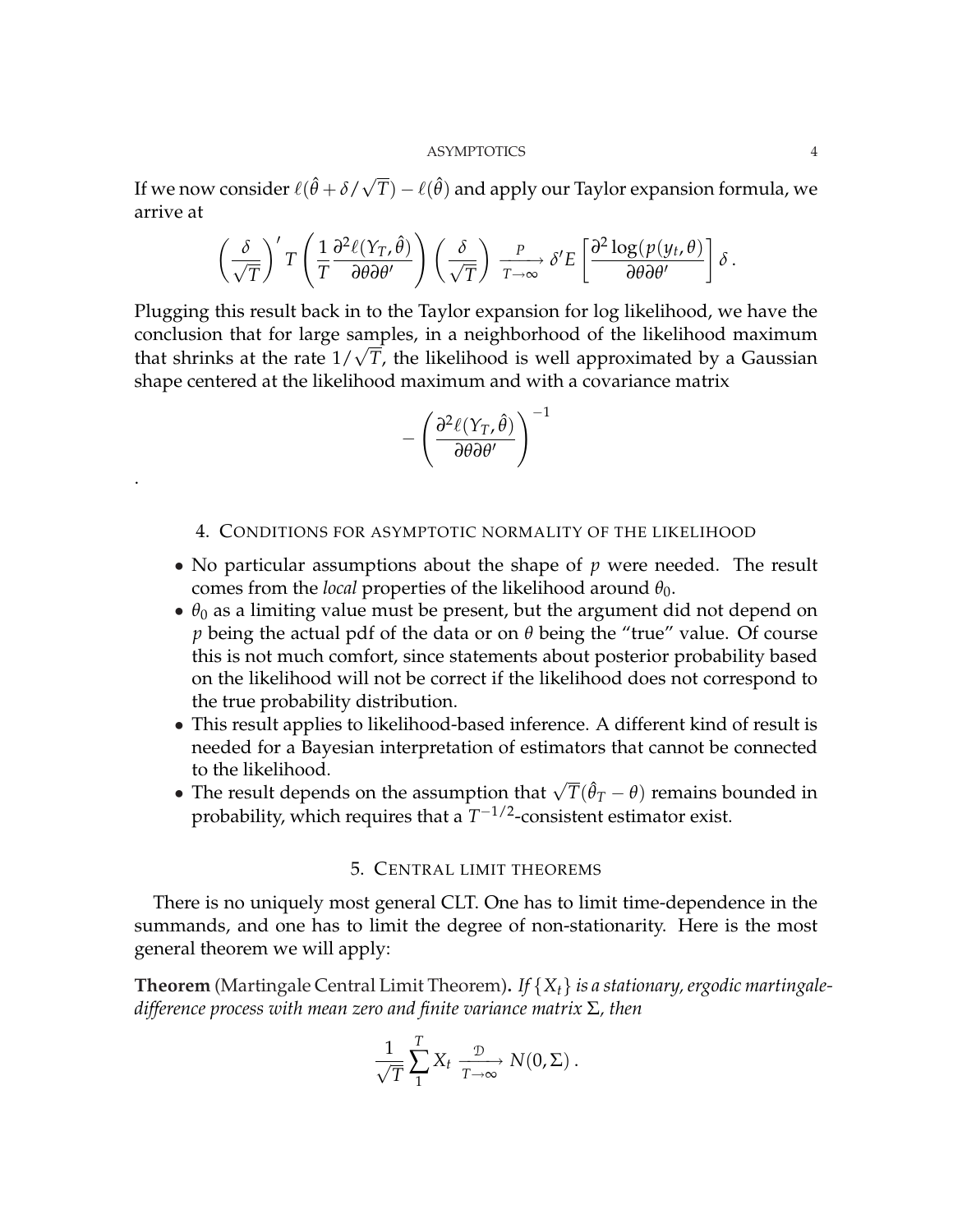## 6. OLS

The propositions below can all be proved under much more general assumptions. The proofs here are chosen to be simple and to apply the theorems we've listed above.

**Theorem** (Asymptotic Normality of OLS). *Suppose*  $y_t = X_t\beta + \varepsilon_t$  *for all t and that*  $X_t$  *is predetermined, meaning*  $E[\varepsilon_t | X_{t-s}, \varepsilon_{t-s-1}, s > 0] = 0$ . Suppose also that  $X_t$ ,  $\varepsilon_t$  are jointly *stationary and ergodic, with*  $E[X_t^{\prime} X_t] = \Sigma_X < \infty$ *,*  $|\Sigma_X| \neq 0$ *, and*  $\text{Var}(\varepsilon_t | X_t) = \sigma^2 < \infty$ *. Then* √

$$
\sqrt{T}(\hat{\beta}_{OLS} - \beta) \xrightarrow[T \to \infty]{\mathcal{D}} N(0, \sigma^2(X'X)^{-1}).
$$

*Proof.*

$$
T^{1/2}(\hat{\beta}_{OLS} - \beta) = \left(\frac{X'X)}{T}\right)^{-1} \frac{1}{\sqrt{T}} X'\varepsilon.
$$

The  $(1/T)X'X$  is a time average that by ergodicity converges in probability to  $\Sigma_X$ . The second term meets the criteria of the Martingale Central Limit Theorem (be sure you know why the terms in the sum have a finite covariance matrix) and hence is asymptotically  $N(0, \Sigma_X)$ . We established some weeks ago, that if f is continuous and  $Z_t \stackrel{P}{\to} Z_\infty$ ,  $f(Z_t) \stackrel{P}{\to} f(Z_\infty)$ , and that if *f* is continuous and bounded in two arguments,  $X_t \stackrel{P}{\to} X_\infty$ , and  $W_t \stackrel{\mathcal{D}}{\to} W_\infty$ , then  $f(X_t, W_t) \stackrel{P}{\to} f(X_\infty, W_\infty)$ , Applying these results gives us our conclusion.  $\Box$ 

- If the errors are non-normal, but the second derivative of the log pdf of the disturbance matches that of the normal at  $\varepsilon = 0$ , (as, e.g., for *t*-distributed errors), the asymptotic likelihood shape will be the same as that of OLS with normal errors and the same second-derivative matrix of the log likelihood. A  $t_n(\Sigma)$  distribution has a second derivative of the log likelihood at its peak that matches that of the normal with the same  $\Sigma$ . So our theorem asserts that, despite the fact that a  $t_p(\sigma^2)$  distributed variable has a larger variance matrix than the  $N(0, \sigma^2)$ , if the correct likelihood is used estimates of  $\beta$  in a regression model with  $t_p(\sigma^2)$ -distributed errors are in large samples as good as would have been obained with  $N(0, \sigma^2)$  errors.
- However in this case the usual OLS statistics are not generally sufficient, and the pdf of the parameters conditional on the OLS statistics will be more dispersed than the conditional pdf given the full sample, even in large samples.

# 7. "FLIPPING" NON-BAYESIAN ASYMPTOTIC RESULTS

Usually,

$$
\left\{\sqrt{T}(\hat{\theta}-\theta) \,|\, \theta\right\} \xrightarrow{\mathcal{D}} N(0,\Sigma) \Rightarrow \left\{\sqrt{T}(\hat{\theta}-\theta) \,|\, \hat{\theta}\right\} \xrightarrow{\mathcal{D}} N(0,\Sigma).
$$